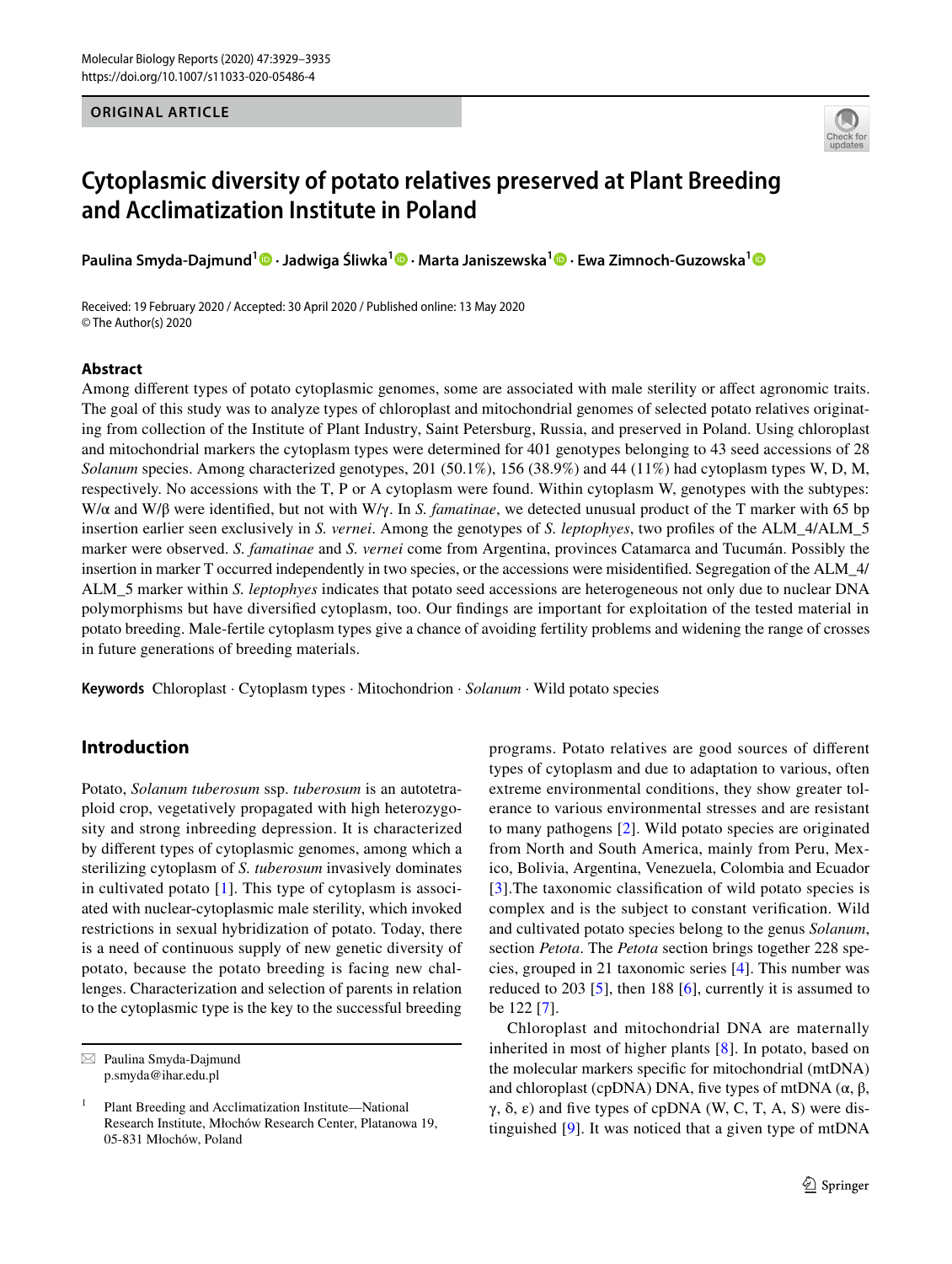is linked with a specifc type of cpDNA. Based on that, six types of cytoplasmic DNA: T/β, W/α, W/γ, W/δ, A/ε and S/ε were distinguished [[9\]](#page-6-7). Hosaka and Sanetomo [\[10](#page-6-8)] have developed a simpler method of identifying cytoplasmic DNA. Based on six markers specifc for mt- and cpDNA, they distinguished six types of cytoplasmic DNA: W (W/ $\alpha$ , W/β, W/γ), T (T/β), D (W/α), A (A/ε), P (S/ε) and M (C/ε).

Mutual interactions of nucleus and cytoplasm (plastids/ mitochondria) afect many agronomic traits in crop plants. The best known trait controlled by the nuclear and mitochondrial genomes is cytoplasmic male sterility [\[11](#page-6-9)]. This trait is manifested in diferent ways depending on the type of cytoplasm. Type T (T/β) causes cytoplasmic male sterility that manifests as lack of pollen or poor pollen shedding, deformation of anthers or pollen grains. Potato varieties, characterized by the type of cytoplasm W (W/γ), derived from *S. stoloniferum*, produce small amounts of pollen grains that do not separate in the process of microsporogenesis, forming characteristic tetrads (so called tetrad sterility) [\[12](#page-6-10), [13](#page-6-11)]. Forms of type D (W/α), derived from *S. demissum*, produce the right amount, morphologically unchanged pollen, however, unable to fertile with *S. tuberosum* [\[13](#page-6-11)]. Type T (T/β) dominates among cultivated potato varieties, which is a consequence of using these forms as seed parents, because of pollen sterility. It was also noticed that offspring of mothers with T cytoplasm (*S. tuberosum* ssp. *tuberosum*) had higher tuber yield, higher tuber number, and earlier vine maturity in comparison with that of A cytoplasm type (*S. tuberosum* ssp. *andigena*) [\[14–](#page-6-12)[19\]](#page-6-13).

Potato species and valuable interspecifc *Solanum* hybrids are maintained in many genebank collections worldwide [\[7](#page-6-5)]. Chimote and collaborators [\[20\]](#page-6-14) analyzed variation of chloroplast and mitochondrial genomes in potato varieties and advanced hybrids using PCR markers specifc for chloroplast [\[1](#page-5-0)] and mitochondrial DNA. The cytoplasm types of Japanese potato collection were determined with type specifc DNA markers [\[10](#page-6-8)]. The same markers were used for cytoplasmic characterization of European potato cultivars and breeding clones preserved at Max-Planck Institute for Plant Breeding Research [[17](#page-6-15)] and International Potato Center (CIP) potato breeding germplasm [[21](#page-6-16)]. They all proved that sterilizing T-type cytoplasm of *S. tuberosum* is predominant in analyzed collections and they observed an increasing number of forms with sterilizing D and W/γ cytoplasm types. For these reasons, identifcation of cytoplasm types and introduction of the fertile ones into new cultivars is crucial for maintaining biodiversity of potato. Potato somatic hybrids are also a valuable source of cytoplasmic diversity. Not only segregation of cytoplasm of parental forms [\[22\]](#page-6-17) but also changes in cp- and mtDNA have been observed among somatic hybrids [[23](#page-6-18), [24](#page-6-19)].

A fraction of wild and cultivated potato species from historical, unique collection of the Institute of Plant Industry

(VIR) (Saint Petersburg, Russia) is preserved in Poland, in Plant Breeding and Acclimatization Institute—National Research Institute (IHAR-PIB) [[25\]](#page-6-20). Bukasov, Voronov and Juzepczuk described 30 wild and 18 cultivated species collected in Central and South America [[7,](#page-6-5) [25\]](#page-6-20). These species were the beginning of the VIR potato collection [[7,](#page-6-5) [25](#page-6-20)]. True seeds of 111 accessions of wild and cultivated potato species from VIR collection are maintained at IHAR-PIB Genebank. It is a result of reproducing this collection as a part of the Cornell-Eastern Europe-Mexico Project on Late Blight Control [[26\]](#page-6-21).

The goal of this study was to analyze types of chloroplast and mitochondrial genomes of selected wild potato species originating from VIR potato collection. In the present study four markers specifc to cpDNA and two markers specifc to mtDNA were used to investigate the cytoplasmic genome types according to Hosaka and Sanetomo [\[10](#page-6-8)].

## **Materials and methods**

#### **Plant materials**

Forty-three accessions of 28 tuber-bearing wild potato species were evaluated using a set of cytoplasmic markers. They are preserved at the Plant Breeding and Acclimatization Institute – National Research Institute (IHAR-PIB) as a part originated from VIR collection (Saint Petersburg, Russia) described earlier by Zoteyeva et al. [[25](#page-6-20)]. These species have been selected in order to search for new sources of resistance to *P. infestans*. Seeds (30 seeds per accession) were sown in three years 2013, 2016 and 2017. From 20 to 30 plants per accession were obtained. In 2013 four plants per accession and in 2016 and 2017 ten plants per accession were maintained. Wild species *S. michoacanum* (W type), cv. Early Rose (T type), breeding line PW 363 (D type), cultivated species *S. phureja* (P type) and cv. Maris Piper (A type) were used as a standard for multiplex PCR analysis [[10\]](#page-6-8). As a standard for α, β, γ types cv. Nevsky, Early Rose and Stobrawa were used.

#### **DNA extraction, PCR and restriction digestion**

From 1 to 14 individual plants per accession were used for DNA extraction. Total DNA was extracted from 200 mg of fresh, young leaves of greenhouse-grown plant using DNeasy Plant Mini Kit (Qiagen, Hilden, Germany). The DNA quality was checked with a NanoDrop Lite Spectrophotometer (Thermo Scientifc) and assessed on 1% agarose gels. Genomic DNA was used in multiplex polymerase chain reaction (PCR) amplifcation with cpDNA- and mtDNA-specifc primers and digested with *Bam*HI restriction enzyme. Four chloroplast-specifc markers (T, S, SAC, A) and one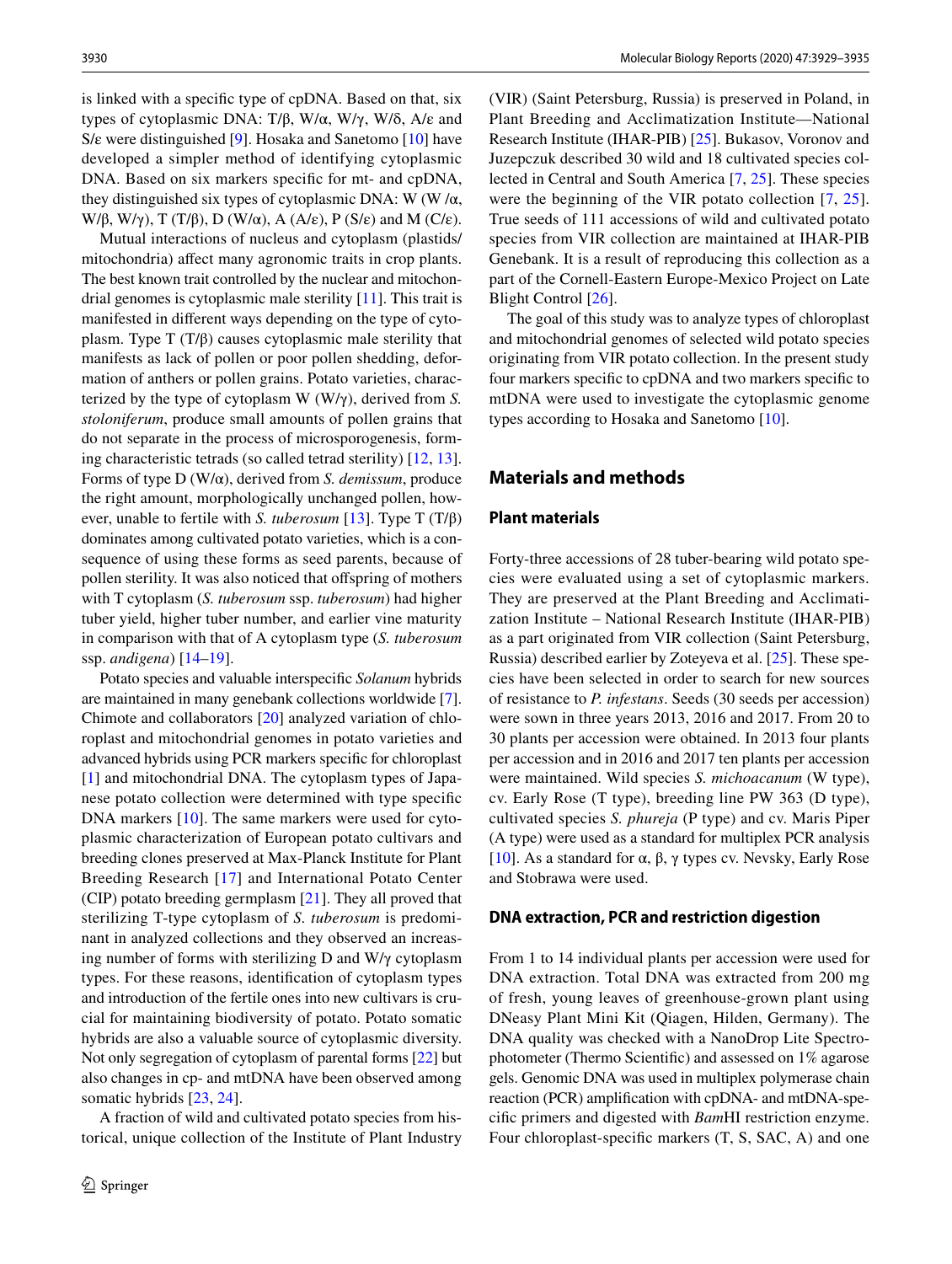mitochondrial DNA marker (D) were used. MtDNA types α, ß and γ were distinguished using the ALM\_4 and ALM\_5 primers. To confrm the identifcation of M-type, an additional single PCR of marker A along with digestion was performed. Product amplification, restriction digestion and agarose gel electrophoresis were done according to Hosaka and Sanetomo [[10\]](#page-6-8) with modifcations described in Smyda-Dajmund et al. [\[22](#page-6-17)]. Amplifcation reactions (20 µl reaction mixture) consisted of 2  $\mu$ l 10× buffer including 20 mM MgCl<sub>2</sub> (Fermentas Life Sciences, Thermo Fischer Scientifc, Waltham, Massachusetts, USA), 0.5 mM of each dNTP, 2 µM primer T, S and SAC and 3 µM primer D and A, 0.05 U/µl DreamTaq polymerase (Fermentas Life Sciences, Thermo Fischer Scientifc, Waltham, Massachusetts, USA) and 30 ng DNA template. Amplifcations were performed in a T3000 thermocycler (Biometra GmbH, Göttingen, Germany). The PCR parameters for multiplex PCR were 95 °C for 10 min followed by 35 cycles at 94 °C for 30 s, 60  $\degree$ C for 30 s, 72  $\degree$ C for 60 s and one final extension at 72 °C for 5 min. Digestion of the amplicons with restriction endonuclease *Bam*HI (Fermentas Life Sciences, Thermo Fischer Scientifc, Waltham, Massachusetts, USA) was performed according to producer's protocol at 37 °C for 3 h. The PCR amplifcation of ALM\_4 and ALM\_5 [[13\]](#page-6-11) marker were prepared in volume 20 µl using 2 µl  $10 \times$ buffer including 20 mM MgCl<sub>2</sub> Fermentas Life Sciences, Thermo Fischer Scientifc, Waltham, Massachusetts, USA), 3 µM of each ALM\_4 and ALM\_5 primers, 0.05 U/µl DreamTaq polymerase (Fermentas Life Sciences, Thermo Fischer Scientifc, Waltham, Massachusetts, USA) and 30 ng DNA template. The reaction conditions were incubation at 95 °C for 10 min followed by 35 cycles at 94 °C for 30 s, 57 °C for 60 s, 72 °C for 90 s and one fnal extension at 72 °C for 5 min. The products of multiplex PCR were separated in 1.5% high resolution agarose gels (EURx, Gdańsk, Poland). Amplicons of ALM\_4 and ALM\_5 marker were separated in 1.5% standard agarose gels. PCR products were visualized by ethidium bromide staining and were assessed under UV light after electrophoresis in  $1 \times \text{TBE}$  buffer (Tris–Borate-EDTA). A 100-bp DNA ladder (Invitrogen, Thermo Fischer Scientifc, Waltham, Massachusetts, USA) was used to determine marker sizes.

#### **Sequencing**

For PCR product sequence analysis of T marker, four genotypes of *S. famatinae* (RUS001:4304; POL003:333139) were chosen. The PCR products were cut out from the agarose gel under UV light and purifed with a GenElute Gel Extraction Kit (Sigma-Aldrich, St. Louis MO, USA) according to the manufacture's protocol. DNA sequencing was done by Genomed S. A, Warsaw, Poland.

## **Results**

Cytoplasm types were determined for 43 accessions of 28 wild potato species, in total 401 genotypes (Table [1](#page-3-0)). In the accession of *S. kurtzianum* (RUS001:2301; POL003:333130) only one plant was obtained and preserved. From 1 to 14 genotypes per accession were analyzed. Twenty-two accessions had W cytoplasmic type, 17 had  $D - type$  and 4 had M-type. No segregation of cytoplasm types was observed within individuals of the same accession. From all 401 genotypes characterized, 201 (50.1%), 156 (38.9%) and 44 (11%) had cytoplasm types W, D, M, respectively (Table [1\)](#page-3-0). No accessions with the T, P or A cytoplasm types were found. Within cytoplasm W, two subtypes W/ $\alpha$  and W/ $\beta$  were identified. There was no accession identifed with cytoplasm type W/γ. Diferent than standard marker pattern was observed within 14 genotypes of *S. famatinae* (RUS001:4304; POL003:333139). In order to determine which marker amplifed in multiplex PCR in diferent way, single PCR for T and D markers were performed. An unusual profle was obtained with the T marker (Fig. [1](#page-4-0)). The obtained product was sequenced and a sequence of 502 bp was deposited in the National Center for Biotechnology Information (NCBI) GenBank database under the MN723848 accession number. Then the sequence was used to search for sequences of greatest similarity (i.e., the lowest e value and the greatest identity and maximum coverage) within the GenBank database. The closest matching sequences were found among the complete plastid genome sequences of wild and cultivated diploid potatoes belonged to *Solanum*, section *Petota* [[27](#page-6-22)]. The query sequence was identical to the *S. vernei* PI320332 (sequence ID: NC\_041633.1) plastid genome region spanning a range from 52,416 to 52,917 bps. Both sequences contained 65 bp insertion that diferentiated them from standard products obtained with T marker, characteristic for W cytoplasm type.

Analysis based on multiplex PCR (T, S, SAC, A and D markers) indicated lack of segregation of cytoplasm types among individuals belonging to the same accession (Table [1](#page-3-0)). We also observed uniform cytoplasm type for the individuals of the same species with diferent accessions. As an example, fve accessions of *S. papita* and four accessions of *S. polytrichon* were all with D cytoplasm type (Table [1](#page-3-0)). ALM\_4/ALM\_5 mtDNA primers generated five (type  $0, 1, 2, 3, 4$ ) different banding patterns among standards [[10](#page-6-8)]. Band patterns of types 1, 2 and 3 were the only ones present among the analyzed accessions. Types 1, 2, 3 were observed when ALM\_4/ALM\_5 marker was used with the potato genotypes of W cytoplasm and 2, 3 among individuals with M cytoplasm type. All of the accessions of the cytoplasm D type had type 2 band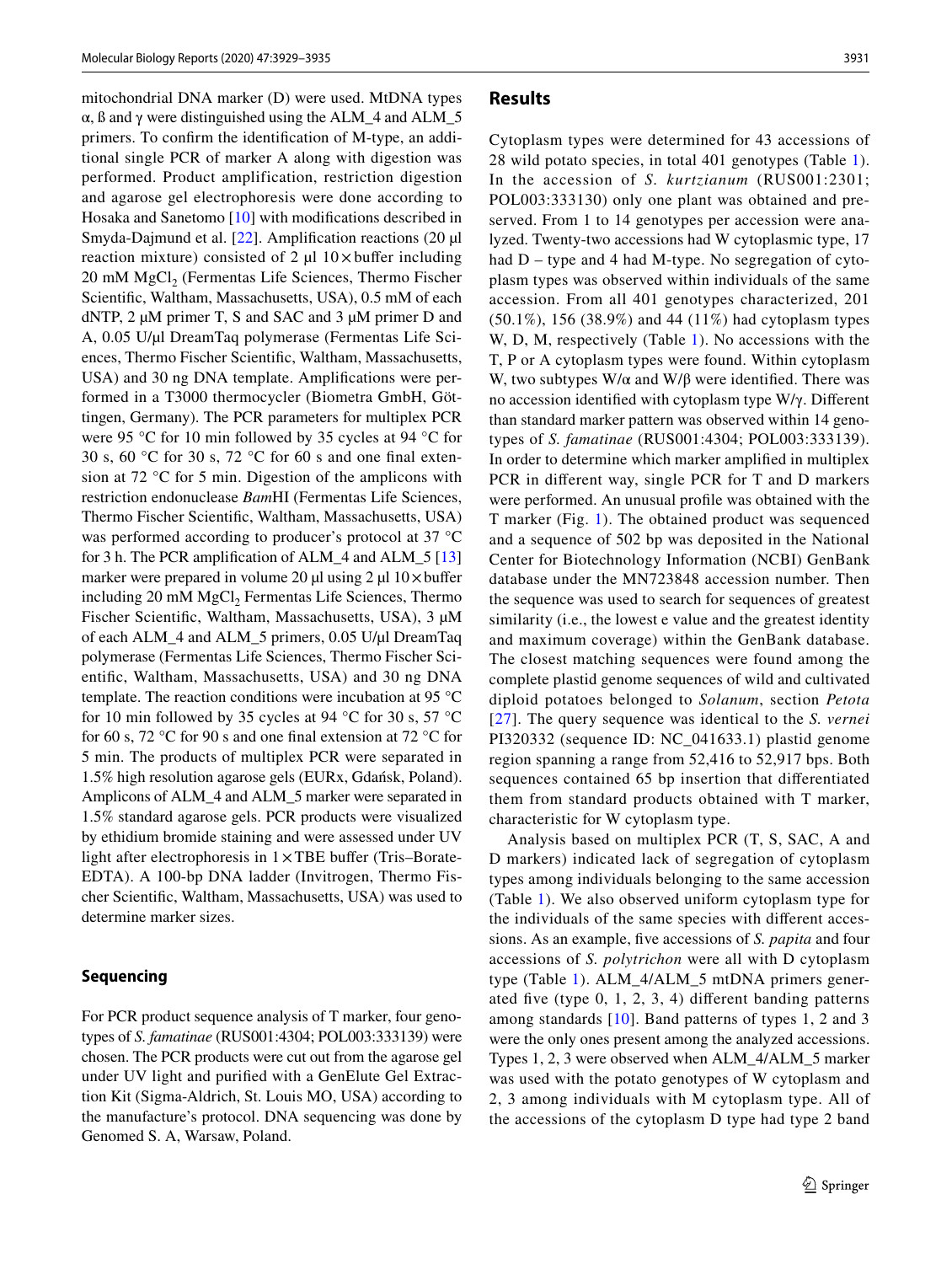| Solanum species    | Accession<br>number VIR<br><b>RUS001</b> | Accession<br>number POL<br>POL003 | Number of<br>plants | Cytoplasm type          |             |             | Marker banding<br>pattern of ALM_4/<br>$ALM_5$ |
|--------------------|------------------------------------------|-----------------------------------|---------------------|-------------------------|-------------|-------------|------------------------------------------------|
| S. acaule          | 9795                                     | 333155                            | $10\,$              |                         |             | $\mathbf M$ | $\mathfrak{Z}$                                 |
| S. aemulans        | 9146                                     | 333119                            | $10\,$              |                         | $\mathbf D$ |             | $\sqrt{2}$                                     |
| S. albicans        | 9814                                     | 333125                            | 10                  |                         |             | $\mathbf M$ | $\overline{c}$                                 |
| S. angustisectum   | 2733                                     | 333133                            | 4                   | W                       |             |             | $\overline{c}$                                 |
| S. antipovichii    | 2354                                     | 333099                            | 14                  | W                       |             |             | $\overline{c}$                                 |
| S. arrac-papa      | 9742                                     | 333150                            | 14                  | W                       |             |             | 2                                              |
| S. berthaultii     | 23047                                    | 333129                            | $10\,$              | W                       |             |             | $\mathbf{1}$                                   |
| S. dolichostigma   | 7610                                     | 333114                            | 14                  | W                       |             |             | $\overline{c}$                                 |
| S. dolichostigma   | 7613                                     | 333115                            | $\overline{4}$      | $\mathbf W$             |             |             | $\overline{c}$                                 |
| S. famatinae       | 4304                                     | 333139                            | 14                  | $\mathbf{W}^{\text{a}}$ |             |             | $\overline{c}$                                 |
| S. fendleri        | 5751                                     | 333112                            | 10                  |                         | ${\bf D}$   |             | $\overline{c}$                                 |
| S. fendleri        | 5747                                     | 333143                            | 4                   |                         | $\mathbf D$ |             | $\mathbf{2}$                                   |
| S. fendleri        | 5671                                     | 333110                            | 14                  |                         | $\mathbf D$ |             | $\mathbf{2}$                                   |
| S. gibberulosum    | 2739                                     | 333134                            | 4                   | W                       |             |             | $\mathbf{2}$                                   |
| S. gibberulosum    | 2937                                     | 333103                            | 10                  | W                       |             |             | $\sqrt{2}$                                     |
| S. guerreroense    | 18407                                    | 333096                            | 14                  |                         | $\mathbf D$ |             | $\sqrt{2}$                                     |
| S. hougasii        | 8818                                     | 333148                            | 14                  | W                       |             |             | $\mathbf{2}$                                   |
| S. kurtzianum      | 9719                                     | 333121                            | 10                  | W                       |             |             | 1                                              |
| S. kurtzianum      | 2301                                     | 333130                            | $\mathbf{1}$        | W                       |             |             | 1                                              |
| S. latisectum      | 2722                                     | 333132                            | $\overline{4}$      | W                       |             |             | 2                                              |
| S. leptophyes      | 5764                                     | 333113                            | 10                  | $W^b$                   |             |             | $1,3^{\rm b}$                                  |
| S. microdontum     | 9726                                     | 333149                            | $10\,$              | W                       |             |             | $\overline{c}$                                 |
| S. neoantipovichii | 8505                                     | 333117                            | 14                  |                         | D           |             | $\overline{c}$                                 |
| S. papita          | 8816                                     | 333147                            | 14                  |                         | D           |             | $\sqrt{2}$                                     |
| S. papita          | 16888                                    | 333159                            | 14                  |                         | D           |             | $\overline{c}$                                 |
| S. papita          | 16889                                    | 333160                            | $\overline{4}$      |                         | D           |             | $\sqrt{2}$                                     |
| S. papita          | 17454                                    | 333161                            | 4                   |                         | ${\bf D}$   |             | $\sqrt{2}$                                     |
| S. papita          | 9145                                     | 333081                            | 4                   |                         | D           |             | $\sqrt{2}$                                     |
| S. parodii         | 3701                                     | 333069                            | 14                  | W                       |             |             | $\overline{c}$                                 |
| S. parodii         | 8280                                     | 333116                            | 4                   | W                       |             |             | $\mathbf{2}$                                   |
| S. polytrichon     | 7423                                     | 333075                            | $\overline{4}$      |                         | $\mathbf D$ |             | $\overline{c}$                                 |
| S. polytrichon     | 5347                                     | 333108                            | 14                  |                         | $\mathbf D$ |             | $\sqrt{2}$                                     |
| S. polytrichon     | 5682                                     | 333111                            | 4                   |                         | D           |             | $\overline{2}$                                 |
| S. polytrichon     | 8815                                     | 333118                            | 4                   |                         | $\mathbf D$ |             | $\overline{\mathbf{c}}$                        |
| S. punae           | 4263                                     | 333138                            | 14                  |                         |             | $\mathbf M$ | 3                                              |
| S. ruiz-ceballosii | 7370                                     | 333074                            | 14                  | W                       |             |             | $\boldsymbol{2}$                               |
| S. ruiz-ceballosii | 7381                                     | 333144                            | 4                   | W                       |             |             | $\overline{c}$                                 |
| S. simplicifolium  | 5400                                     | 333141                            | 14                  | W                       |             |             | $\overline{c}$                                 |
| S. simplicifolium  | 5684                                     | 333142                            | 4                   | W                       |             |             | $\boldsymbol{2}$                               |
| S. sparsipilum     | 9808                                     | 333124                            | 10                  | W                       |             |             | $\overline{c}$                                 |
| S. stoloniferum    | 2492                                     | 333100                            | 10                  |                         | ${\bf D}$   |             | 2                                              |
| S. uyunense        | 4114                                     | 333071                            | $10\,$              |                         |             | $\mathbf M$ | 2                                              |
| S. verrucosum      | 10556                                    | 333157                            | 14                  |                         | ${\bf D}$   |             | 2                                              |
| Total              |                                          |                                   | 401                 | 201 (50.1%)             | 156 (38.9%) | 44 (11%)    |                                                |

<span id="page-3-0"></span>**Table 1** Cytoplasm type of wild potato species originating from the Institute of Plant Industry, preserved in Plant Breeding and Acclimatization Institute—National Research Institute

<sup>a</sup>W cytoplasm type with different banding pattern type of T marker amplified in multiplex PCR

b Five plants of *S. leptophyes* (RUS001:5764; POL003:333113) had mtDNA type 1 (W/β) and fve were with mtDNA type 3 (W/type 3) based on ALM\_4/ALM\_5 marker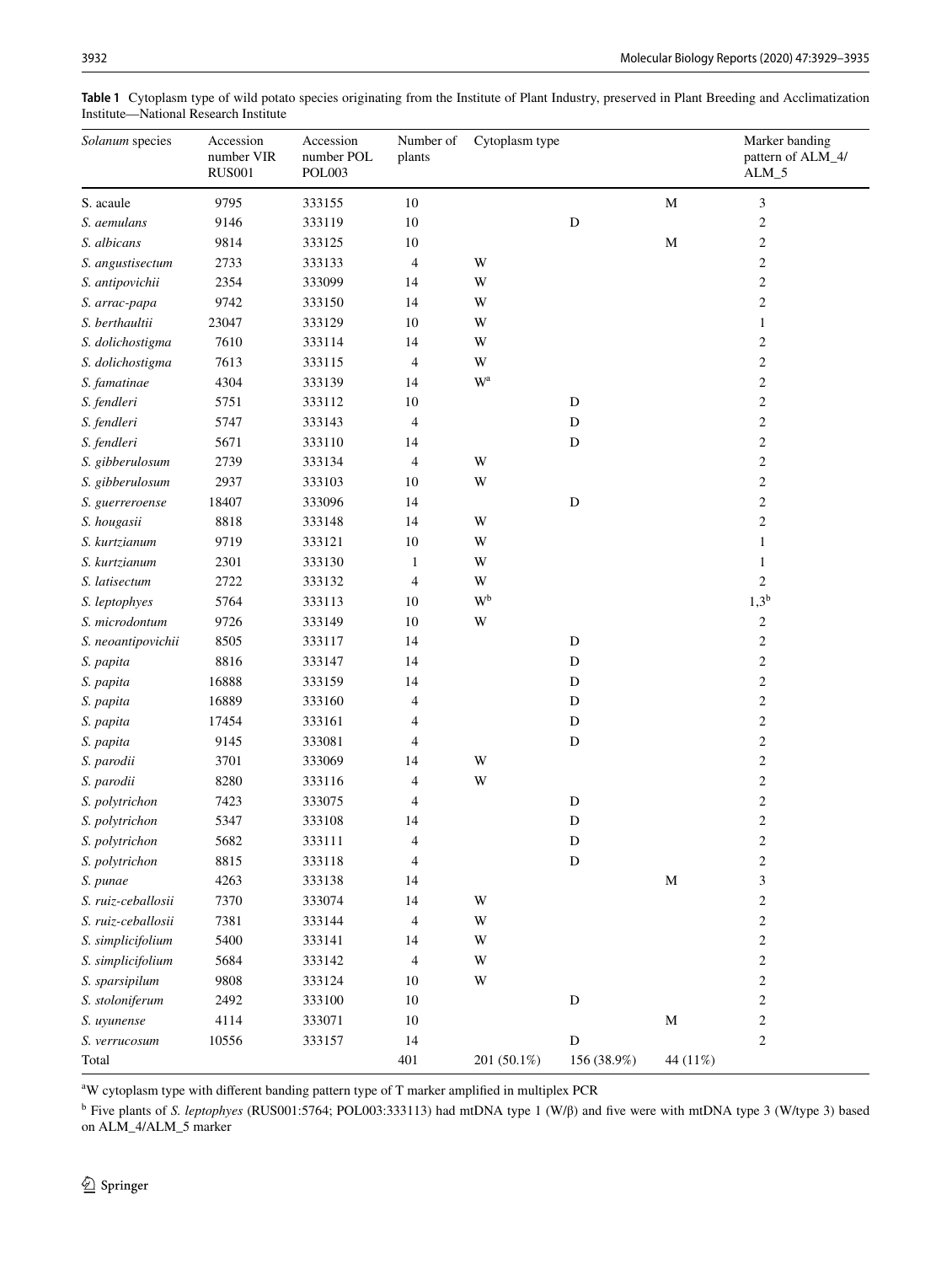

<span id="page-4-0"></span>**Fig. 1** Diferent amplifcation of T marker in multiplex PCR after *Bam*HI digestion within *S. famatinae* (RUS001:4304; POL003:333139) individuals (samples 4–7). Samples 1–3 *S. dolichostigma* (RUS001:7613; POL003:333115); 8–11 *S. fendleri* (RUS001:5751; POL003:333112); 12–15 *S. fendleri*

pattern of the ALM\_4/ALM\_5 marker. We observed segregation of ALM\_4/ALM\_5 marker among individuals of *S. leptophyes* (RUS001:5764; POL003:333113). Out of 10 analyzed plants, fve had profle 1 and fve were with type 3 (Table [1\)](#page-3-0).

## **Discussion**

The study provides frst data on cytoplasm diversity in a part of Vavilov potato collection multiplied in Poland. We have determined the types of cpDNA and mtDNA of 401 genotypes preserved in IHAR-PIB, based on a molecular marker system elaborated by Hosaka and Sanetomo [[10\]](#page-6-8). We identifed three cytoplasmic types: W (50.1%), D (38.9%) and M (11%) in the analyzed forms. Within type W subtypes  $W/\alpha$ and W/β were identifed. Fourteen genotypes of *S. famatinae* (RUS001:4304; POL003:333139) had W cytoplasm type, but with diferent amplicon of T marker. There was no sterilizing subtype W/γ. Type W and D dominated among tested genotypes and T-cytoplasm was not identifed. Male-fertile cytoplasm types frequent in the material should be preserved and introduced into breeding lines in order to avoid fertility problems and widen the range of possible crosses in future generations. The dominance of a given type of cytoplasm depends on the types of materials stored in the genebank. Currently, the T type cytoplasm dominates among the potato cultivars and genebank resources. Japanese collection consists of 84 Japanese varieties and 378 breeding lines, 26 landraces and 260 foreign varieties and breeding lines [\[10](#page-6-8)]. The authors noticed dominance of cytoplasm T (73.9%) and D (17.4%). The frequency of cytoplasm W was slightly different than in other collections and was 2.4%. Domination of sterilizing cytoplasm types has also been noticed in other potato collections. From 978 genotypes of CIP collection 440 (45%), 368 (37.6%) and 110 (11.2%) had cytoplasm T, D and W, respectively [\[21\]](#page-6-16). Other analyzed genotypes had

(RUS001:5747; POL003:333143); 16–18 *S. fendleri* (RUS001:5671; POL003:333110). Standards: wild species *S. michoacanum* (W), cv. Early Rose (T), breeding line PW 363 (D), cultivated species *S. phureja* (P) and cv. Maris Piper (A). T marker is marked with an arrow

cytoplasm types: A, M and P with frequency 5.4%, 0.5% and 0.2%, respectively. The authors did not use ALM\_4/ALM\_5 marker and determination of sterilizing cytoplasm type W/γ was impossible, but they predicted its high frequency in CIP materials because of the intensive usage of *S. stoloniferum* as seed parent in breeding programs. 1,217 European potato cultivars and breeding clones maintained in German potato collection had T (59.4%), D (27.4%), W (12.2%) cytoplasm types. Remaining forms had A (0.7%) and M (0.3%) cytoplasm [\[17](#page-6-15)]. Cytoplasm types of 185 potato cultivars bred in Russia and Former Soviet Union countries were also described [[28\]](#page-6-23). The authors have identifed cytoplasm types: T, D and W/γ with frequency 40%, 50.8% and 8.7%, respectively. T cytoplasmic type is the most prevalent within *S. tuberosum* ssp. *tuberosum*, but it was also noticed in some forms of *S. tuberosum* ssp. *andigena* and diploid species of *S. stenotomum* [\[29](#page-6-24)[–31](#page-6-25)]. It is not specific for wild potato species, but some accession of *S. tarijense*, *S. berthaultii* and *S. neorossii* were classified as T type [[31\]](#page-6-25). Domination of T cytoplasm in European potatoes is caused by its origin from common ancestors: 'Rough Purple Chili', 'Garnet Chili' and 'Early Rose' and others *S. tuberosum* ssp. *tuberosum* clones [[17,](#page-6-15) [32](#page-6-26)[–34](#page-6-27)]. The second cytoplasm frequent in potato collections and also sterilizing is D-type. Its presence is associated with the introduction of resistance to *P. infestans* from *S. demissum* with cytoplasmic D-type in breeding programs. Cytoplasmic subtype W/γ was introduced into potato genepool from seed parents of *S. stoloniferum* carrying PVY resistance *Rysto* gene. This cytoplasm type was also found in *S. chacoense*, *S. pampasense*, *S. pinnatisectum* and *S. vernei* [[10\]](#page-6-8). The choice of seed parent is crucial to reduce invasive sterilizing cytoplasm types.

T marker is an *ndhlC*/*trn* intergenic region in potato plastid genome [[20\]](#page-6-14). The size of amplified fragment depends on potato species: approximately 440 bp fragment is specifc for wild species or *S. tuberosum* ssp. *andigena*, a fragment of approximately 200 bp size is observed among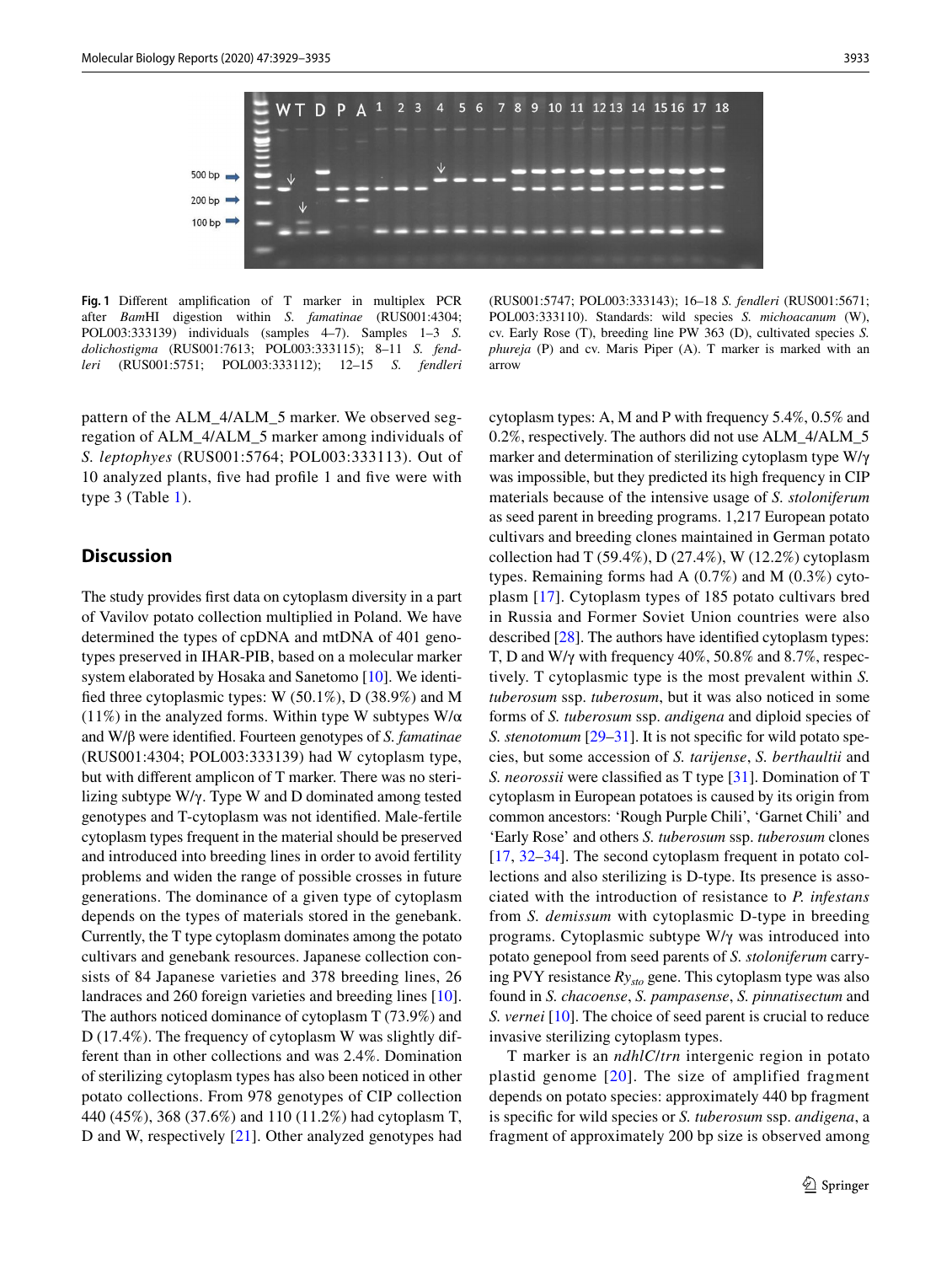*S. tuberosum* ssp. *tuberosum*, indicating a 241 bp deletion [[31\]](#page-6-25). Hosaka [[31](#page-6-25)] identified a longer product of T marker (of approximately 500 bp in size) among three accessions of *S. vernei*, with an insertion of 65 bp, a duplicated sequence of the position from 219 to 283 bp. We identifed a PCR product of 502 bp in *S. famatinae* (RUS001:4304; POL003:333139), which was identical to the *S. vernei* PI320332 (sequence ID: NC\_041633.1) plastid genome region spanning a range from 52,416 to 52,917 bps [[27](#page-6-22)]. Both sequences contained 65 bp insertion that diferentiated them from standard products obtained with T marker, characteristic for W cytoplasm type (437 bp in size). This was confrmed by comparing the obtained sequence with the plastid sequence of selected wild species deposited at NCBI by Huang et al. [\[27](#page-6-22)]. We also noticed that six *S. vernei* and two *S. spegazzinii* (synonym *S. famatinae*) accessions do not have an insertion in the T marker [[27](#page-6-22)]. Both *S. famatinae* (synonym *S. spegazzinii*) and *S. vernei* come from Argentina, province Catamarca and Tucumán [[4\]](#page-6-2). They are diploid wild species with  $EBN = 2$ . They belong to the same *Tuberosa* series, group Bolivia, Argentina and Chile according to Hawkes [[4\]](#page-6-2). It is possible that this change occurred independently in both species, or they are the same species collected by independent collectors, misidentifed and maintained in diferent genebanks. The argument for that hypothesis is their common geographical origin, but further analyses are necessary.

No segregation of markers T, S, SAC, A and D was observed both within the accessions and within species with multiple accessions. Hosaka and Sanetomo [\[10,](#page-6-8) [35\]](#page-6-28) observed segregation of cytoplasm type within the same species. Lack of segregation of cytoplasm type in our material may result from the structure of VIR collection. Within *S. leptophyes* (RUS001:5764; POL003:333113), two types 1 and 3 of mitochondrial ALM\_4/ALM\_5 marker were observed. Segregation of this marker indicated that potato seed accessions are heterogeneous due to both nuclear and cytoplasm DNA polymorphisms. Hosaka and Sanetomo [\[10](#page-6-8), [35](#page-6-28)] noticed segregation of cytoplasm types and marker ALM\_4/ALM\_5 within the species, but not within the same accession. The PCR reaction was carried out on DNA isolated twice from the same plants, but accidental mix of the seed material cannot be excluded.

Male-fertile cytoplasm types frequent in the material, if preserved and introduced into breeding lines, give a chance of avoiding fertility problems and widening the range of possible crosses in future generations of breeding materials.

**Acknowledgements** The authors thank Dr. Emil Stefańczyk (Plant Breeding and Acclimatization Institute – National Research Institute, Poland) for help with bioinformatics. The research was fnanced within G2P-SOL project (Title: Linking genetic resources, genomes and phenotypes of Solanaceous crops) that has received funding from the European Union's Horizon 2020 research and innovation programme under Grant Agreement No 677379 as well as statutory donation 1-3-00-3-05 and 3-1-02-0-01 from the Polish Ministry of Science and Higher Education and grant: UMO-2012/07/B/NZ9/01901fnanced by the National Science Centre in Poland.

**Author contributions** PSD: participated in the design of the study, molecular analysis of organellar DNA and drafted the manuscript; JŚ: participated in the design of the study and its coordination, took part in writing of the manuscript; MJ: maintenance of plant material, took part in writing; EZG: participated in the design of the study and its coordination, took part in writing. All authors read and approved the final manuscript.

**Funding** The research was fnanced within G2P-SOL project (Title: Linking genetic resources, genomes and phenotypes of Solanaceous crops) that has received funding from the European Union's Horizon 2020 research and innovation programme under Grant Agreement No 677379 as well as statutory donation 1-3-00-3-05 and 3-1-02-0-01 from the Polish Ministry of Science and Higher Education and grant: UMO-2012/07/B/NZ9/01901fnanced by the National Science Centre in Poland.

**Data availability** Plant material is maintained at Plant Breeding and Acclimatization Institute –National Research Institute in Poland.

**Code availability** None.

#### **Compliance with ethical standards**

**Conflicts of interest** The authors declare that they have no confict of interest.

**Ethics approval** Not applicable.

**Informed consent** Not applicable.

**Research involving Human Participants and/or Animals** Not applicable.

**Open Access** This article is licensed under a Creative Commons Attribution 4.0 International License, which permits use, sharing, adaptation, distribution and reproduction in any medium or format, as long as you give appropriate credit to the original author(s) and the source, provide a link to the Creative Commons licence, and indicate if changes were made. The images or other third party material in this article are included in the article's Creative Commons licence, unless indicated otherwise in a credit line to the material. If material is not included in the article's Creative Commons licence and your intended use is not permitted by statutory regulation or exceeds the permitted use, you will need to obtain permission directly from the copyright holder. To view a copy of this licence, visit<http://creativecommons.org/licenses/by/4.0/>.

## **References**

<span id="page-5-0"></span>1. Hosaka K (2003) T-type chloroplast DNA in *Solanum tuberosum* L. ssp. *tuberosum* was conferred from some populations of *S. tarijense* Hawkes. Am J Potato Res 80:21–32. [https://doi.org/10.1007/](https://doi.org/10.1007/BF02854553) [BF02854553](https://doi.org/10.1007/BF02854553)